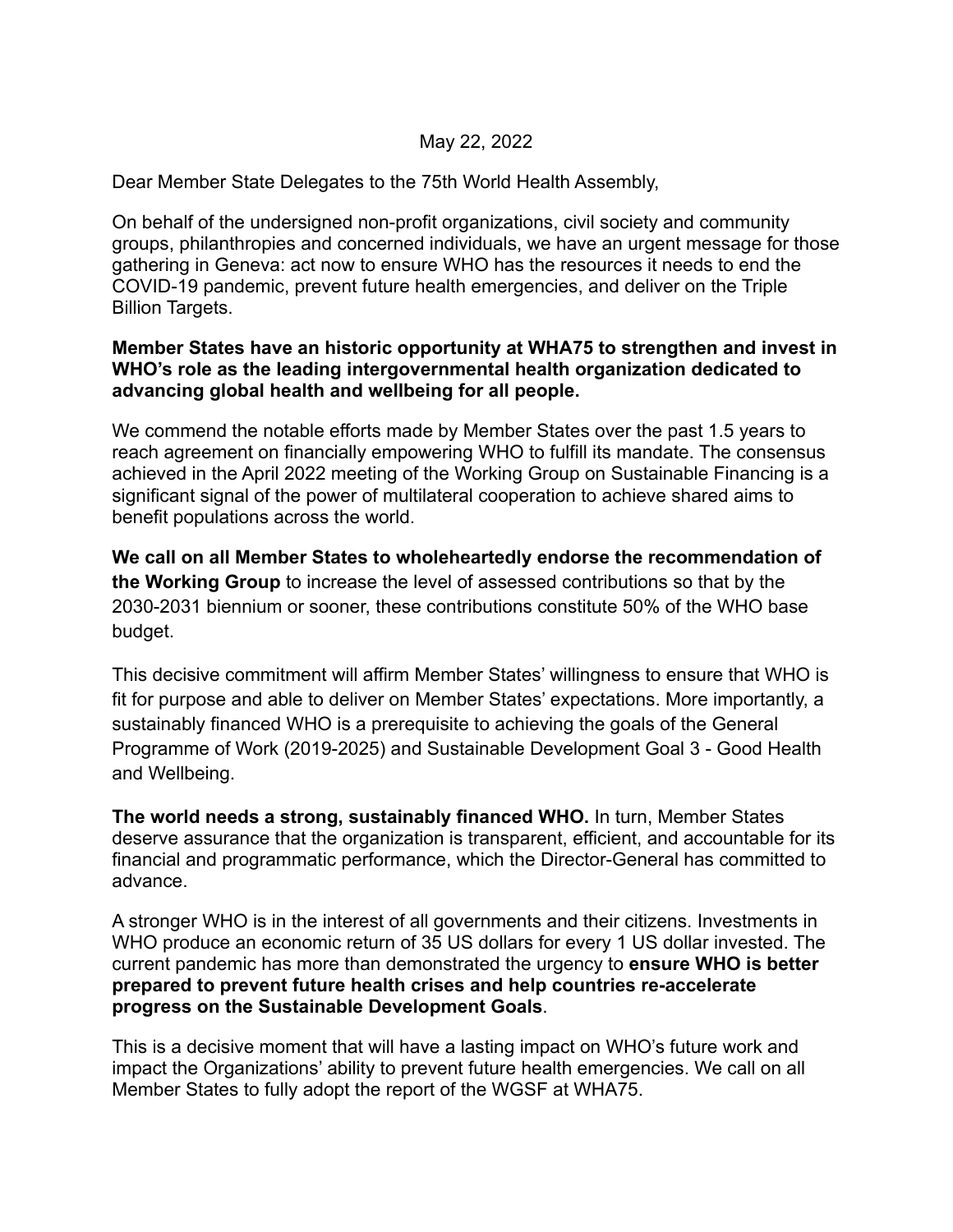Sincerely, Action on Smoking and Health Advancing Synergy Advocacy Network Africa (AdNetA) AID+ Alison J. Mack Amanda Glassman Amplify Health & Development in Africa (AHDA) Approche Participative, Développement et Santé de Proximité (APDSP) Association For Promotion Sustainable Development AIDS Vaccine Advocacy Coalition (AVAC) Christ Soldiers Foundation **CNS** Coalition for Epidemic Preparedness Innovations (CEPI) Cordaid CORE Group Deutsche Stiftung Weltbevölkerung (DSW) ECOM - Eurasian Coalition on Health, Rights, Gender and Sexual Diversity Every Breath Counts Coalition FIND Friends of the Global Fight Against AIDS, TB and Malaria GAVI, The Vaccine Alliance Girls Advocacy Network-Ghana Global Coalition of TB Advocates Global Health Advocates Network (GFAN) Global Health Council\*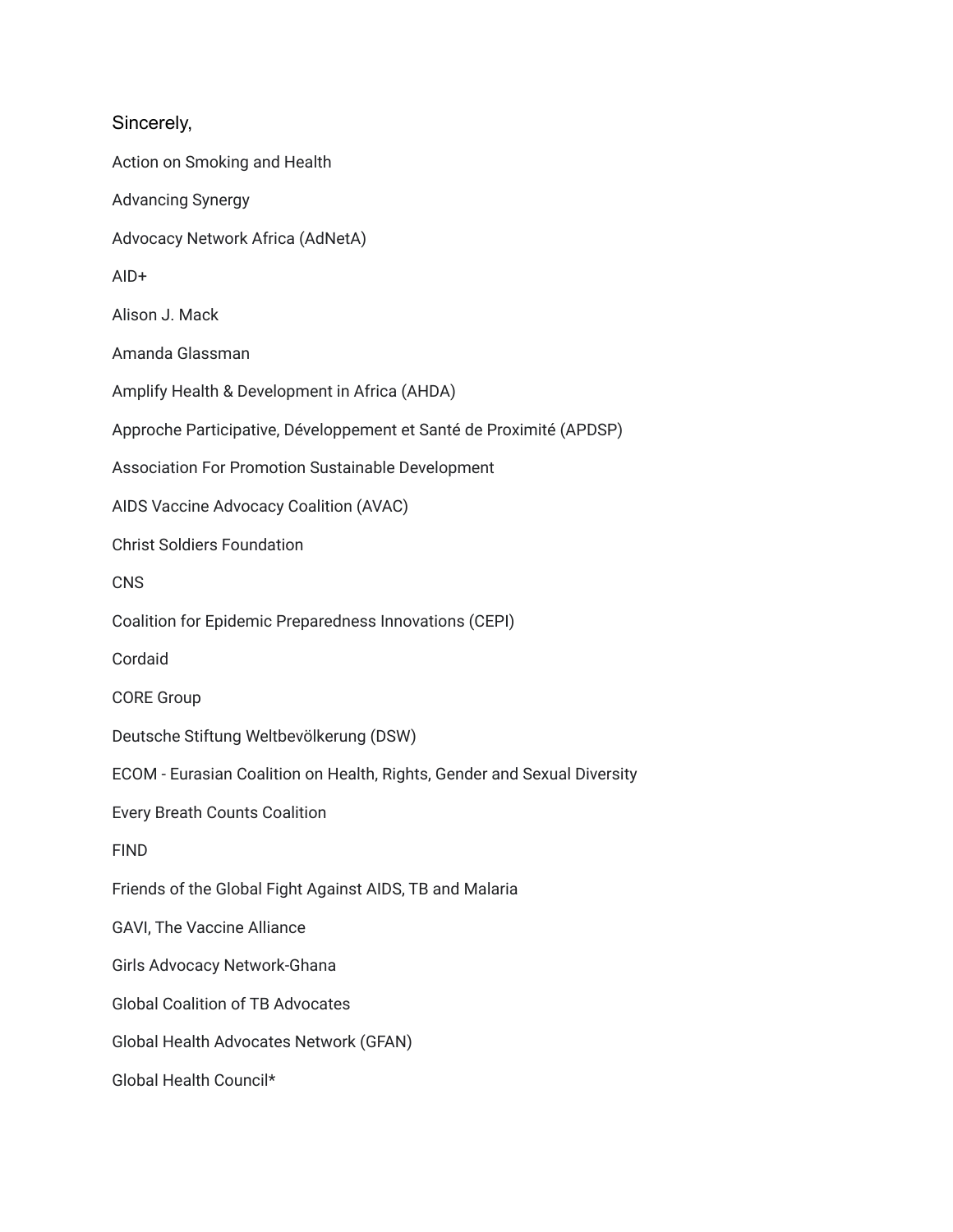Global Health Technologies Coalition Global Institute for Disease Elimination (GLIDE) Global TB Prevention Justice Network (GTPJN) Good Health Community Programmes Harm Reduction International Harm Reduction Zambia Network HIV Justice Network International Youth Council-Yemen (IYCY) IntraHealth International\* Ipas John Snow, Inc. (JSI) Kamuzu College of Health sciences Last Mile Health Management Sciences for Health Medical Impact Most At Risk Populations' Society in Uganda (MARPS In Uganda) National TB Network Nepal ONE Campaign Pandemic Action Network PATH\* Pathfinder International\* PENTECOSTAL ADVOCATES FOR SOCIO-ECONOMIC DEVELOPMENT (PENASED) Platform for ACT-A Civil Society and Community Representatives Population Services International (PSI)\* Project Liaison Public Citizen